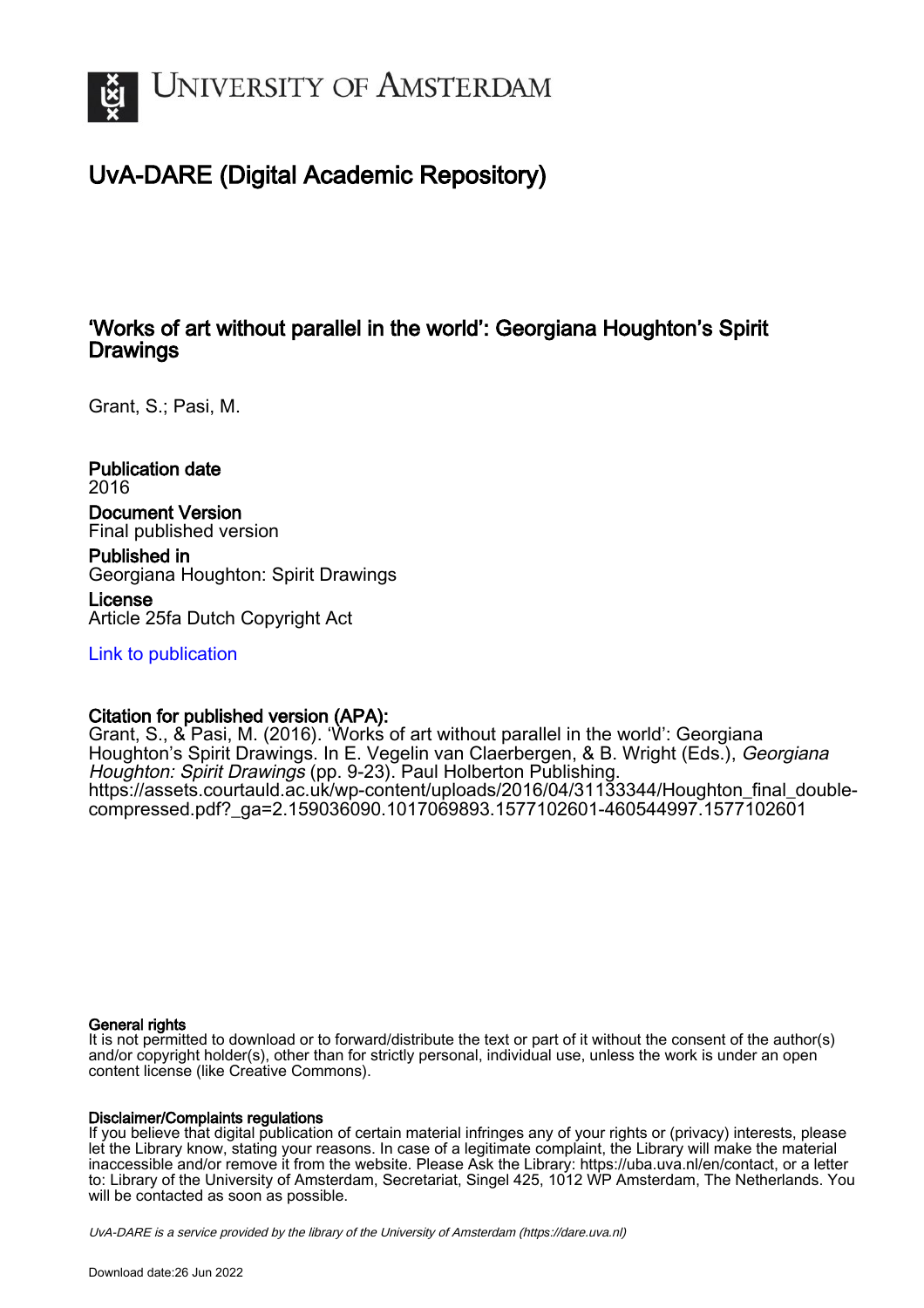Georgiana Houghton (1814–1884) spent most of her life in Victorian London as a single woman (fig. 1). She came from an ordinary, respectable middle-class English family, and apart from her active involvement in spiritualism – then at the height of its popularity – led a relatively unremarkable, quiet life. After her death, she was soon forgotten and, until recent times, her name was rarely mentioned by historians, even in well-documented studies of spiritualism.1 Yet, during her life she produced some of the most astonishing works of art that have reached us from that period – in her own words, "Works of art without parallel in the world".<sup>2</sup> These seemingly abstract and richly symbolic works were hardly appreciated or understood during her life and were as soon forgotten as their author. After more than a century of oblivion, this exhibition and catalogue seek to bring Houghton's remarkable works to the attention of a new audience.

Houghton was born on 20th April 1814 in Las Palmas, on the island of Grand Canary, the seventh child of George and Mary Houghton. In London she lived in genteel poverty, her merchant father having lost money in a series of unlucky trading ventures.3 We know surprisingly little of her biography before her work as spirit artist and medium, though from her two-volume memoirs, *Evenings at Home in Spiritual Séance,* we know that she had trained as an artist, but renounced art on the death of her beloved younger sister Zilla Rosalia, herself a "charming artist", who had died in 1851 aged 31. She was deeply affected by her sister's death, which had come some years after the loss of her younger brother Cecil Angelo, aged nine in 1826. Like many of her generation who witnessed death in the family, she looked to any means to find explanations and comfort for

her loss. Houghton was still grieving for Zilla in 1859 when her cousin put her in touch with a neighbour, Mrs Marshall, who, it transpired, was a well-known spirit medium. Through her, she took part in her first séance. The experience astonished her.

After just one session with Marshall, Houghton felt that what she had seen and heard was "all sufficient" to convince her that she was capable of doing it herself, and spent the following three months in rigorous training, with help, involvement and encouragement from her mother. Houghton was spurred on by her deeply held Christian faith, and validated her purpose in those terms. Her great aim was, as she wrote in *Evenings at Home*, "to show 'What the Lord hath done for my soul' by granting me the Light now poured upon mankind by the restored power of communion with the unseen".4

She soon began with the practice of 'table tipping' (a process in which, like a *ouija* board, a table was used to receive 'messages' from spirits) and after hearing in July 1861 about the spirit drawings of Mrs Elizabeth Wilkinson (on whom more below) she turned to drawing. Having initially made a small number of images with the aid of a tool known as a *planchette*, she began the first of her free-hand images of spiritual flowers and fruit, led by a growing number of 'spirit guides'.5 The first of these was a man called Henry Lenny, described as a "deaf and dumb artist". Later guides included great artists from the past, such as Titian and Correggio. By October 1861 she had her first communication with her "appointed guardians", Zacharias, John and Joseph. At the end of 1862 she began in earnest her "Sunday evening pen and ink drawings",<sup>6</sup> under the direction of a larger group of these "high spirits".



## **"Works of art without parallel in the world" Georgiana Houghton's Spirit Drawings**

simon grant and marco pasi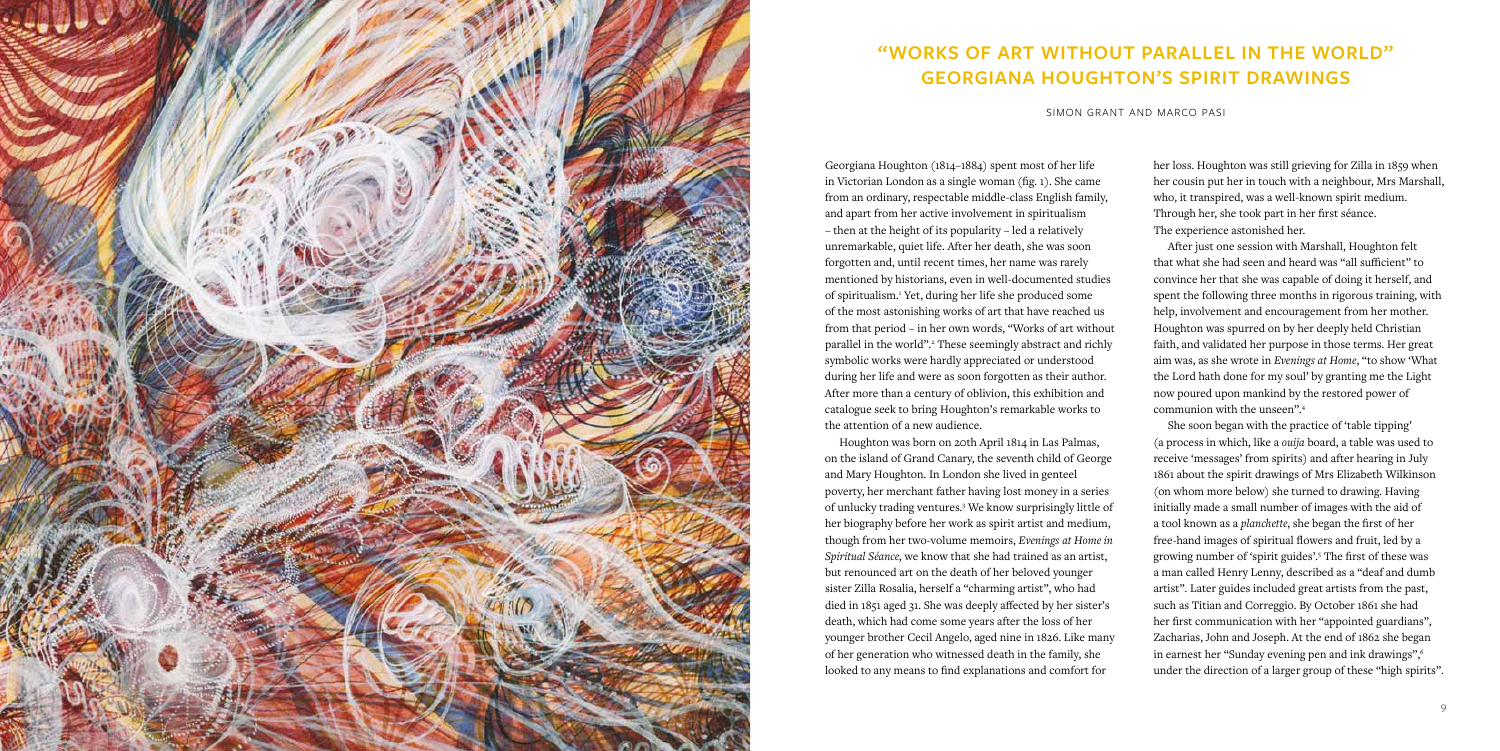sought to contact her husband Albert after his premature death in 1861.<sup>15</sup>

Spiritualism's ascendancy also came at a time when Victorian society was undergoing immense social and cultural upheaval. Women were beginning to enjoy greater personal freedoms, both at home and in the emerging world of work, and the 'darkened room' of the séance offered an immensely liberating environment.16 More widely, geological findings and evolutionary theories as well as other scientific advances, coupled with the crisis of orthodox faiths that emerged, led to a fundamental questioning about the very nature of existence and origin of man. It was no surprise then, that it would lead many to explore the possibility of the idea of a tangible afterlife, and, as Lynda Nead writes, a "longing to animate the dead".17

Unsurprisingly, spiritualism also had many detractors.<sup>21</sup> Several mediums were caught using tricks in order to produce spirit phenomena artificially, and frauds were exposed. But for sceptics the problem of spiritualism was not just the fraud but also the sanity of the mediums and the other persons involved. An article published in the *British Medical Journal* in the summer of 1871 pointed out that "so-called spiritualistic manifestations are simply due to a particular nervous temperament, and to certain forms of disease which have long been recognised and are thoroughly understood by the medical profession".22 As Alex Owen has shown, female mediumship posed significant challenges to the dominant values and norms

More ambitious (and unexplained) apports from other reports included the appearance of, variously: a six foot sunflower, "sea water and live star fishes", "three ducks prepared for cooking", a pile of snow, and, perhaps most famously, the transportation of Houghton's friend and fellow medium, the heavily built Mrs Agnes Guppy (1838– 1917), from her house in Highbury to central London – a distance of three miles.<sup>11</sup>

As a result it attracted such intellectual luminaries and distinguished men as the chemist and physicist Sir William Crookes (1832–1919),<sup>18</sup> Alfred Russel Wallace (1823–1913),<sup>19</sup> naturalist, explorer, geographer, anthropologist and biologist, who had published a paper on the theory of natural selection in the same year as Darwin, and engineer Cromwell Varley (1828–1883), best known for his work on the transatlantic telegraph cable.20 It is interesting to note that Houghton created two spirit portraits of Varley and his wife. Mrs Varley was one of the most regular attendees at Houghton's séances.

Houghton increasingly acquired a position of visibility within the spiritualist movement. When a body was formed in 1869 to investigate the phenomena of spiritualism, called the London Dialectical Society, she was invited to give her opinion and describe her experiences as a medium. The final report of the Society, including her testimony, was then published in 1871, and offers today a very vivid image of the movement at the time.<sup>13</sup> Another sign of her prominent role in the spiritualist community was her election in 1874 to the council of the recently formed British National Association of Spiritualists.<sup>14</sup>

Houghton would soon become part of what could be called an inner circle of influential spiritualist practitioners that included Agnes Guppy, Daniel Dunglas Home, Emma Hardinge Britten (1823–1899) and Mary Marshall (1842–1884), and they would often attend each other's séances. Another important acquaintance was that with John Murray Spear (1804–1887), one of the most prominent American spiritualists, radical agitator, social reformer, and inventor of spirit machines.<sup>12</sup> Spear and his family spent some time in England in 1863 and became close friends with Houghton. He clearly had a significant influence on her, and it was he who gave her the name 'Holy Symbolist' (later modified to 'Sacred Symbolist'), which she cherished afterwards and sometimes used in the descriptions of her drawings.

Those who took part in the activities of spiritualists ranged from amused dabblers to those who immersed themselves in systematic investigation of its method and purpose. As such, spiritualism appealed to all social classes, and there were rumours that even Queen Victoria had

HOUGHTON AND BRITISH SPIRITUALISM In order better to appreciate Houghton's artistic activity and the context in which it took place, it is important to say something about the development of spiritualism in Victorian Britain, and also about its social and cultural relevance. With its origins in the United States in 1848, with the famous rappings of the Fox sisters in upstate New York, spiritualism arrived in Britain in 1852, when the first of a long series of American mediums, Mrs Maria Hayden (1826–1883), travelled to London. It then spread quickly across the country.7 In 1853 the first British spiritualist journal, *The Spirit World*, began publication. The spiritualists' belief that the living could communicate with the dead dwelling in the spirit world was largely played out in the shape of the séance, in which participants would attempt to contact the spirits of dead family members, friends and others through the conduit of a spirit medium. The appearance of mediums able to produce seemingly extraordinary phenomena during the séances, such as Daniel Dunglas Home (1833–1886), created an enormous interest and made spiritualism almost instantly fashionable with all social classes. By the time Houghton was active, spiritualism was well developed, with numerous local groups and societies engaging in private and public séances. Historian of spiritualism Alex Owen remarks that Houghton was a "private medium", as opposed to a "public" one.<sup>8</sup> This means that she mostly operated within a small circle of relatives and friends, and did not hold public séances open to strangers and for which usually a fee would be paid.

Spirit phenomena would typically include table rapping, table tipping, levitations, 'automatic' writing and drawing, as well as, most controversially, 'apports' – or manifestations of material objects.<sup>9</sup> Houghton's own descriptions in *Evenings at Home in Spiritual Séance* are filled with examples of séances she held as a medium and hosted at her house, and those of others that she attended. She reports witnessing various fruit and vegetables (bananas, dates, an onion …) as well as flowers and other objects.10

During the following years, and probably up to her death, she continued to produce drawings, using watercolours and ink, under their direct guidance. As well as her hand being directed by her 'spirit guides' to create her drawings, Houghton very regularly communicated with other spirits, including family members, whom collectively she called her "invisible friends".



1. Georgiana Houghton (1814–1884), photograph used as the frontispiece to her *Evenings at Home in Spiritual Séance, Prefaced and Welded Together by a Species of Autobiography*, 2nd series, London, E.W. Allen, 1882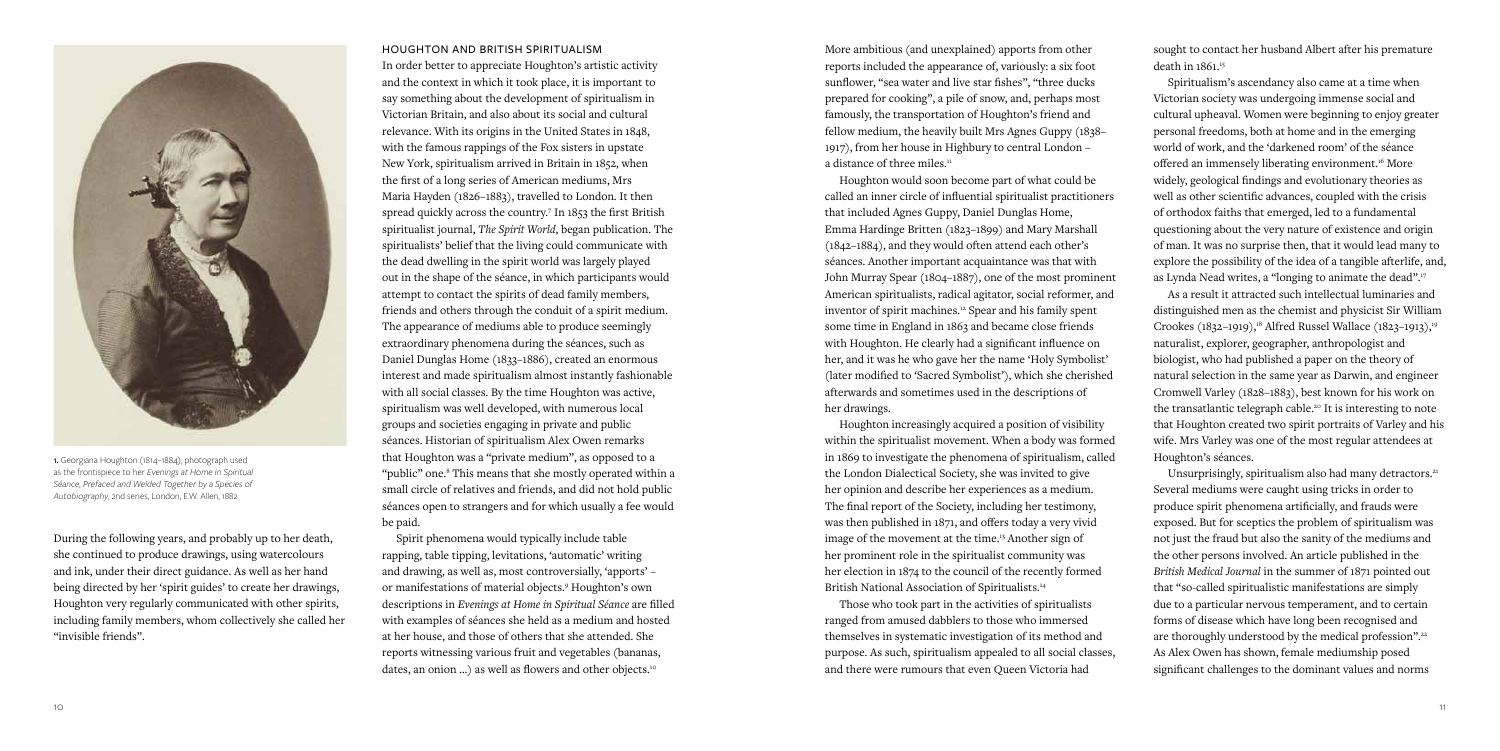known as 'Sisters in Art'. She became disillusioned with her artistic practice after Ruskin made some caustic comments about it. She then discontinued her work as an artist and became interested in spiritualism. After a while, she began to produce a new kind of art, in the form of finely detailed and elaborate spirit drawings (see fig. 2). Many of them featured complex floral whorls and sinuous, elaborate patterns done with a fine hand, some filled with feverishly written pencilled words across the pages. One of her most regular subjects, however, was a female Christ-like figure that suggests her earlier pursuit of feminist causes had not

pet name for Lizzie). However, rather than depicting what many viewed as Beatrice/Lizzie's demise, the painting had stronger spiritualist meaning for Rossetti. In a letter of 1871 to Mrs Cowper-Temple, who would later own a version of the painting, Rossetti explained that it was "not at all intended to represent Death ... but to render it under the resemblance of a trance .... She sees through her shut lids, is conscious of a new world."31 These symbols would also appear in William Holman Hunt's portrait of his dead wife's mother *Mrs George Waugh* (1868), which he painted around the same time as a haunting posthumous portrait of his wife, *Fanny Waugh Hunt* (1866–1868). Whistler's 'Nocturnes' and portraits of women such as *Symphony in White, No. 1* (or *The White Girl*, 1861–62) were described by several critics as being seemingly symbolic of transitory worlds. The French critic Fernand Desnoyers thought *The White Girl* to be a portrait of a medium, and Whistler to be "*le plus spirite des peintres*".32

Pencils and sheets of note-paper were on the table … and soon after the gas had been turned out, one sheet was brought and laid lightly on my hand … we then heard the scratching sound of the pencil upon it …. The spirits then by raps requested a light, when they found that they had been drawing a rather ferocious looking animal … [with] huge claw-like feet.<sup>27</sup>

> While it is clear that at the time some British artists had an interest in spiritualism – and Houghton was acquainted with them – the relationship between art and spiritualism also went in the opposite direction, with mediums who, around the mid-1850s, began to produce drawings during their séances. Typically, the mediums who produced these works would ascribe their authorship not to themselves, but rather to the spirits who they claimed were guiding their hands while in a state of trance or sometimes even in full consciousness. 33

of behaviour of mid-Victorian society. The attempt at medicalisation and pathologisation of mediumship can be seen, therefore, as a response to these challenges.<sup>23</sup> Female mediums could be perceived as mentally disturbed persons who were in need of medical attention and, in some cases, of forced confinement in psychiatric asylums. Owen emphasises the relation that existed between these attempts and the particular social fragility of women at the time, due to their inferior legal status. There is an indication that even Houghton's sanity was questioned. In her autobiographical book she writes that at one point a doctor was called by members of her family to inquire about her involvement in spiritualism. Georgiana came to no harm, however, perhaps partly because the doctor in question was a homeopathic physician sympathetic to spiritualism.<sup>24</sup>

> One of the first, if not the very first, medium artist to emerge in Britain was Anna Mary Howitt (1824–1884), daughter of William and Mary Howitt, whom we have already encountered in connection with the group of the Pre-Raphaelites.34 The Howitts were among the most prominent personalities in the world of British spiritualism and their daughter Anna Mary was a writer of fiction, memoirs, biography and poetry, as well as an accomplished artist, having trained at Henry Sass's Art School (at the same time as Rossetti and W.H. Hunt). She had exhibited her paintings at the Royal Academy, and set up a group

Rossetti's friend and neighbour J.M.W. Whistler was also enraptured by spiritualism, and, as fellow artist Mortimer Menpes recalled, for years he "pottered with table-turning and spirit-rapping".28 He had also attended a number of séances at the Rossetti house. A more sceptical John Ruskin had been aware of spiritualism since the poet Elizabeth Barrett Browning had tried to interest him during D.D. Home's first visit to England in 1855, and had told Ruskin of her experiences with mesmerism.29 His first experience of a séance, however, was not until 1864, through his friendship with William and Georgiana Mount-Temple, hosted by a friend of Houghton's, Mrs MacDougall Gregory, and led by Mrs Marshall. However, by 1868 Ruskin had "done with mediums".30

The male Pre-Raphaelite artists reflected their interest in spiritualism by the inclusion in their paintings of knowing symbolic references and images of women in trance-like or dream-like states. While they witnessed spirit drawings being produced, they did not make such works themselves. Instead, their considered response was figurative, allegorical, personal and highly emotionally charged. The most potent example is Rossetti's *Beata Beatrix*, of which the artist made several versions from about 1863. Rossetti combined the story of the death of the poet Dante Alighieri's beloved Beatrice Portinari with that of his wife Elizabeth Siddal, who had died just a year before the first picture was started, and places her portrait at the centre of the story. In it the symbols are clear – the poppy for death, sleep and consolation (and a nod to her laudanum overdose), and the dove (which Rossetti variously depicts as red or white) as the Holy Spirit ('Dove' was also Rossetti's

### BRITISH SPIRITUALISM AND VICTORIAN ART

Many artists were inexorably drawn to the ethereal and tantalising world of spirits. Most notable among them were members of the Pre-Raphaelite group, some of whom Houghton had met or who were in close connection with her network. The most prominent was Dante Gabriel Rossetti (1828–1882), who had first attended séances at the house of Houghton's friends the writers William (1792– 1879) and Mary Howitt (1799–1888) in 1856–58, possibly along with his wife Elizabeth Siddal (1829–1862).<sup>25</sup> After Siddal's death, Rossetti had constantly felt her presence and in 1865 organised séance evenings at his Chelsea studio in order to communicate with her spirit.

Rossetti's brother William Michael also came under the spiritualist spell, and went to over twenty séances between 1865 and 1868. He kept a séance diary to record the events. At one session in early 1868, led by Mrs Guppy, Houghton was present along with artists including William Holman Hunt.26 Appropriately for the people gathered, "direct drawings" were produced by the spirits. As Houghton wrote:



2. Anna Mary Howitt (1824–1884) Design with central figure, c. 1857 Ink and watercolour on paper, 190 x 270 mm Cambridge University Library, Society for Psychical Research Archives (SPR/MS/65/9/45)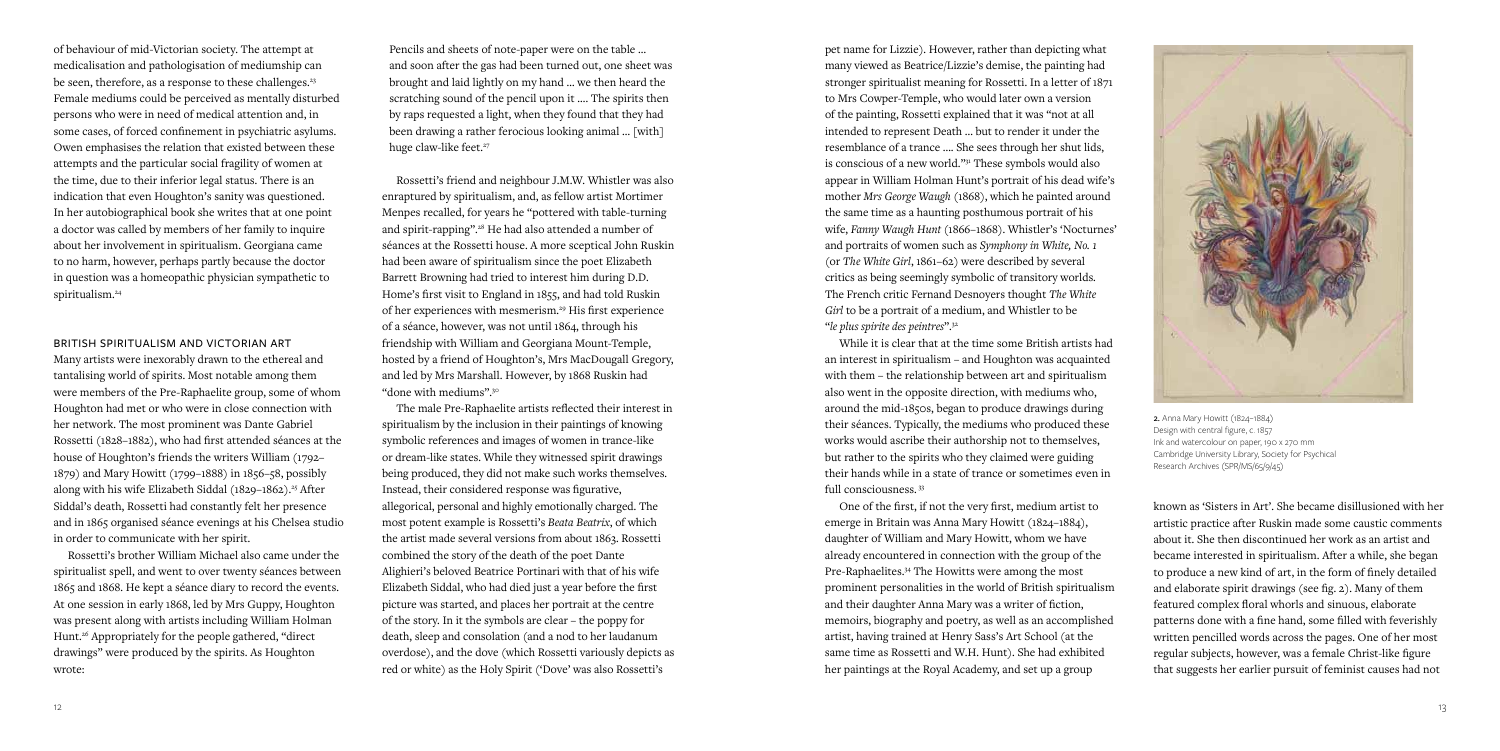and clearly showed the influence of her teacher. Several of these have survived (see fig.  $3$ ).<sup>43</sup>

If we look at other countries, such as France, we can easily find other examples of the relationship between spiritualism and art. Between 1853 and 1855, while engaging in spiritualist séances during their exile on the isle of Jersey, Victor Hugo (1802–1885) and his son Charles (1826–1871) produced a series of remarkable drawings and watercolours (see fig. 4). Another famous example is that of Victorien Sardou (1831–1908), who, during a period of crisis in his career as a playwright, devoted himself to spiritualism and began creating drawings and engravings directly inspired by his mediumistic experiences. Some of them were published as early as 1858 in the leading French spiritist journal *La Revue Spirite*. 44 Sardou's images show strange landscapes from other planets and fantastic, otherworldly palaces. Renewed success with his dramas made Sardou's enthusiasm for spiritualism cool down, which remained therefore, like for Hugo, an episode in his biography.

Another group of early spirit artists based in London was the Wilkinson family, which included the homeopathic physician and editor of Swedenborg's writings Dr J.J. Garth Wilkinson, his brother William M. Wilkinson, owner and editor of the important spiritualist journal *The Spiritual Magazine*, and his wife Elizabeth. The Wilkinsons had lost a child and thought that the drawings they produced during their séances were sent by him. Based on these experiences, in 1858 William Wilkinson published the first book entirely devoted to spirit drawings.39 Houghton recalled in her autobiography that it was Wilkinson's example that gave her the idea to start experimenting with spirit drawing.<sup>40</sup>

to reach a wider public than that of a normal séance. Some of them were in fact used as illustrations in Camilla Crosland's 1857 book on spiritualism *Light in the Valley*. 38

As Houghton's artistic experiments began to be known within the spiritualist community, her reputation grew. Houghton would show the growing portfolio of her drawings to many curious admirers across London, who became numerous enough for Houghton to set up weekly sessions at her home. Among these visitors were a number of spirit artists, including George Childs (1798–1875), better known for his romanticised views of the industrial revolution, and Thomas Heaphy (1813–1873), a friend of both Charles Dodgson and John Ruskin and known for his pictures of ghosts. Spirit artists would also come to her for guidance. Henry Collen (1797–1879) – "a dear old gentleman", as Houghton remembered him – had been Queen Victoria's miniature painter but wanted to "resuscitate the dormant talent"41 of his spirit drawing and, after a few sessions with her, found that he was able to make "rather elaborate spiral lines".<sup>42</sup> Perhaps the most notable and talented beneficiary was a well-connected lady called Barbara Honywood (1827–1895), who had arrived at Houghton's door in 1863 with a letter of introduction from Heaphy. At first Honywood produced figurative floral images, much as Houghton had done in her early works, but within a year her style had changed and her drawings became as colourful and as abstract as Houghton's own,

abated. As Rachel Oberter has commented, such a pictorial rendering of "the feminine side of Christ" was part of a strand of "feminist millenarian theology" in Victorian culture.35 Opinions about Howitt's drawings differed: the writer Margaret Oliphant described them as "wonderful scribble-scrabbles",<sup>36</sup> while one of the 'Sisters', Bessie Parkes, thought her works were "some of the most delicate, beautiful drawings ever done by a woman's hand".37 In any case, Howitt's drawings were very probably the first



3. Barbara Honywood (1827–1895) No title (Album Page XIV), c. 1864 Watercolour on paper, 360 x 245 mm Bethlem Museum of the Mind, Beckenham



4. Victor Hugo (1802–1885) *Taches-planètes*, 1857 Pen and brown wash on paper, 450 x 585 mm Musée du Louvre, Paris

### THE WORKS AND THE MESSAGE

As we have noted earlier, Houghton began practising spirit drawing in 1861, and continued at least until the late 1870s and possibly even later.45 We can notice a clear development in her style. At the beginning it is easy to recognise shapes of plants, flowers and fruits, which is confirmed by the titles of the works (see fig.  $\varsigma$ ). The images are not supposed to reproduce natural vegetation, however, but have instead a spiritual meaning. Houghton explains, for instance, that "with the birth of a child into the earth life, a flower springs up in spirit realms, which grows day by day in conformity with the infant's awakening powers".46 What we see in these drawings are the flowers that in the spirit world correspond to particular persons living, or having lived, in the material world. Houghton explains that the colours and the shapes have a symbolic meaning, which can be easily understood by spiritual beings, but not by normal persons: "to dwellers upon earth the pictured



5. Georgiana Houghton *Plant of Zilla Rosalia Warren*, 8th April 1862 Watercolour and gouache on paper laid on board, 326 x 237 mm Private collection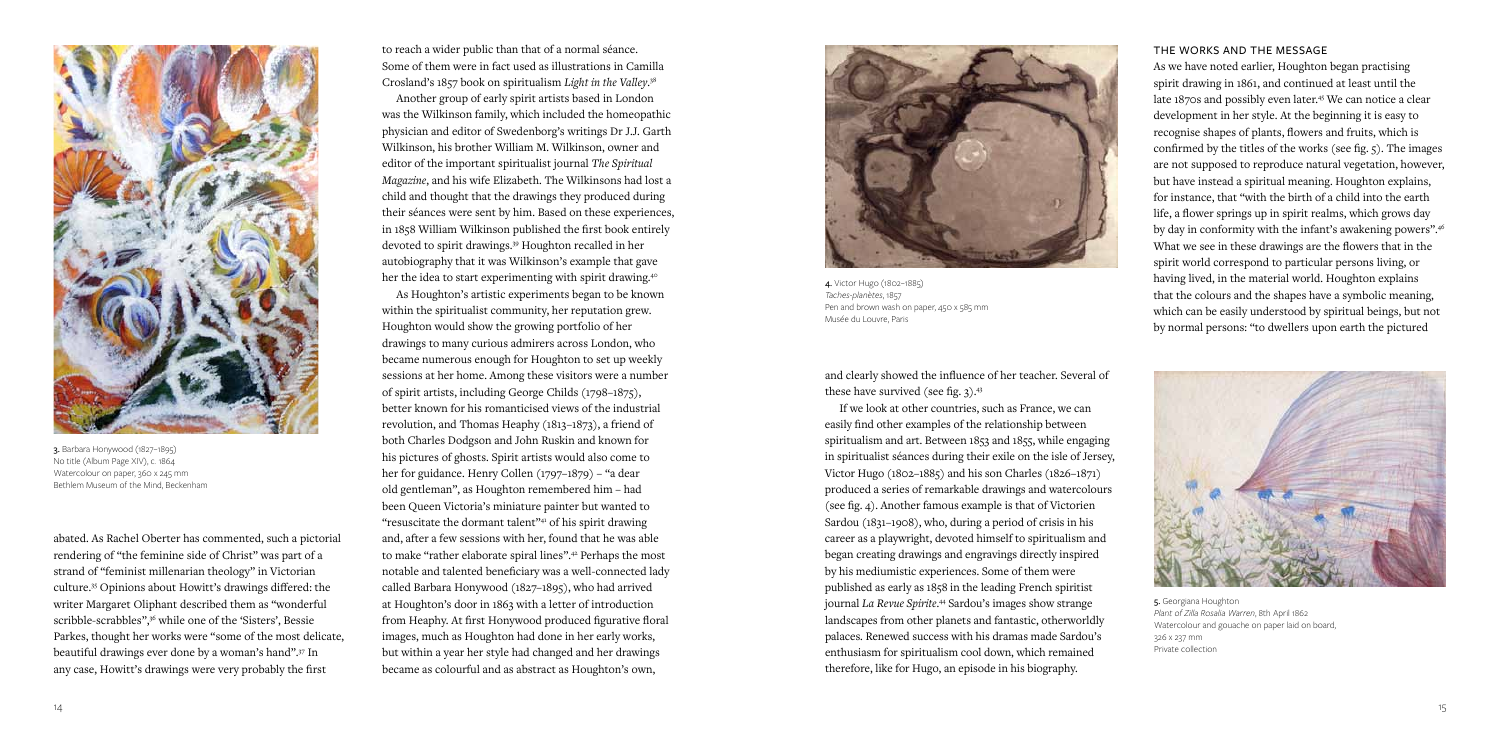

The Eye of The dord looks down in Mercy upon His repentant proper, and the Water Thein construct He principal Em Invardo whom it mapelo tonido map sesentin

Another remarkable aspect of the drawings is that most of them have an appended explanation, which Houghton usually received from the spirits via automatic writing. These texts give us important details about the drawings, such as the date on which they were composed. But they also offer us the key to their complex symbolism, which is complemented by the explanations in the 1871 catalogue. The texts, therefore, are fully part of the artwork, and the strict relationship between visionary images and texts makes one think immediately of William Blake, who was an inspirational figure for many English spiritualists.

Although Houghton's style can be called 'abstract' *avant la lettre*, it is also important to keep in mind that her drawings were never objectless. They are in fact always highly symbolic and they represent 'something', even if this something happens to belong to another world and be invisible. The symbolic aspect of her work reduces perhaps to some extent the gap between it and that of the other artists active in the period, such as the Pre-Raphaelites. One should not push the analogy too far, however, but acknowledge the difference existing between her drawings and the high forms of art of her time.

In her 'abstraction' Houghton was different not only from the mainstream artists, but also from the other medium artists of her time, most of whom remained faithful to more traditional forms of figurative representation. Of all these artists, Houghton is clearly the most radical, at least in terms of her artistic language, in the sense that she shows a decisive, uncompromising departure from current artistic canons. While she did this, she still tried very explicitly to be part of that same art world. No other spirit or medium artist during the second half of the nineteenth century, and at least until the emergence of modernism and the avantgardes in the early twentieth century, was more consistent than her in this respect. Houghton's drawings were certainly supposed to be an illustration of the spiritual world and a visual support for the teaching of spiritual principles, but she did not see them as purely didactic. Houghton also strongly believed in their artistic quality, which for her made

representations require interpreting",47 otherwise their true meaning will be missed. But one should also keep in mind that what one sees in the drawings is just a pale copy of the original. Their earthly support can hardly render faithfully the "glorious hues" of the spiritual world.

With these early images the visual language remains figurative, even if it is not meant to represent the natural world. But soon the style becomes increasingly more complex, with a point where no clear objects can be recognised. Interestingly, this gradual shift in style is concomitant with a change in the subject. Beginning with *The Holy Trinity*, dated 29th November 1861, we move from the various forms of spirit vegetation to abstract theological notions. According to Houghton "this drawing was the first of the Sacred Symbolism, which I have found the chief characteristic of my work".48 This 'sacred symbolism' seems to be based on a complex system of correspondences based on colour and shape, of which she offers the key in the catalogue of her 1871 exhibition.49 Yellow, for instance, represents God the Father, but also faith and wisdom. Orange is power, violet heavenly happiness, and so on.

A third kind of subject encompasses what Houghton refers to as "crowns" and "monograms". They are the subtle, colourful emanations of every "thought, word, and deed" of a particular person.<sup>50</sup> These are like fine threads of spiritual matter, which are woven together and can only be seen by those who have access to spiritual reality.

After her early shift to a non-figurative style, Houghton remains consistent: all her extant drawings from that moment on show complex patterns of colours without any apparent, recognisable object (see fig. 6). The only exception is a drawing dated 8th December 1862, *The Portrait of the Lord Jesus Christ (cat. 9). Here the face of a* bearded man, obviously Jesus Christ, emerges from within the usual web of colour lines and patterns. Interestingly enough, a work of this title is not mentioned in the catalogue of the 1871 exhibition and may therefore not have been included.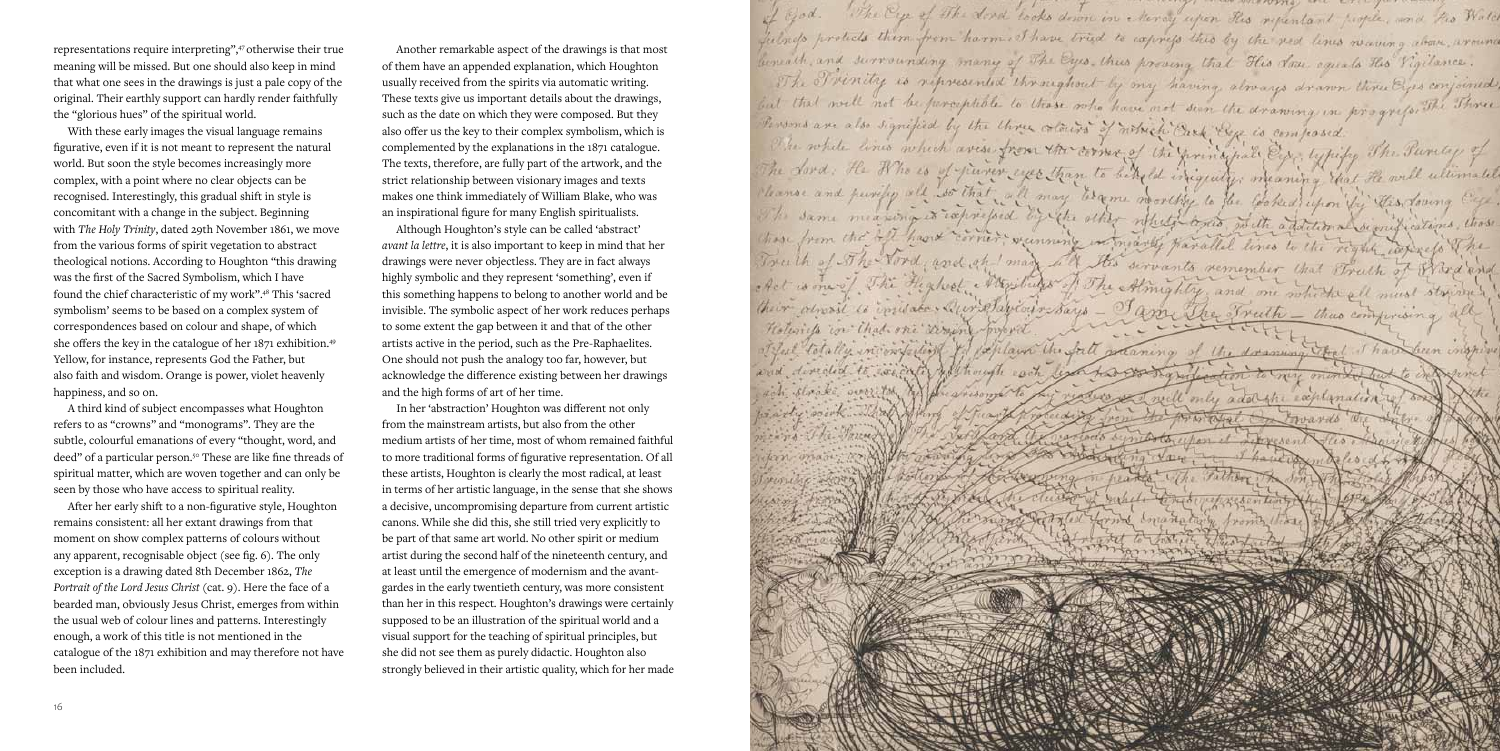public onslaught – the press had enjoyed lampooning the vagaries of the spiritualist movement since its early years in Britain. Houghton wrote how the "scoffs of the ignorant"<sup>63</sup> were unimportant to her and placed as much regard on the message of the works, as on the artistic skill which they undoubtedly contained – believing that her art "could not be criticised according to any of the known and accepted canons of art".64

spiritualist cause. Visitors who showed special interest were invited to observe her working on drawings at home. Many of her friends from spiritualist circles visited the exhibition, but Houghton found the most sympathetic visitors were members of the clergy (including one who commissioned a 'portrait') as well as artists, such as the satirist Florence Claxton and the American sculptor and spiritualist William Wetmore Story. One of the most significant visitors was Leah Fox Underhill (1813–1890), who, together with her two younger sisters, had played a key role in the origins of the spiritualist movement in upstate New York in  $1848.^{58}$ 

> Some reviewers, however, were more sympathetic to what she was doing. The writer for *The News of the World* started off by extolling Houghton's technique, and the

Houghton's exhibition was received with a mix of bafflement, hilarity and scorn by the press, with reviewers unable to come to terms with either the images or their intent. In one article the reviewer suggested that if "the readers were to imagine such a thing as an accurate copy of coloured and white Berlin wools, all tangled together in a flattened mass, framed and hung round a gallery, some idea could be formed of the appearance of this most strange exhibition".59 In another article the reviewer writes how "a visitor to the exhibition is alternatively occupied by sad and ludicrous images during the whole of his stay in this gallery of painful absurdities", $60$  while a third exclaims: "We should not have called attention to this exhibition at all, did we not believe that it will disgust all sober people with the follies which it is intended to advance and promote".61 This last reviewer goes further and describes how he viewed her work "with horror and alarm, for we had never been so impressed before with the strange hallucinations of which the human mind may be capable .... If we were to sum up the characteristics of the exhibition in a single phrase, we should pronounce it symbolism gone mad."62

their spiritual message even more powerful and cogent. And while she would take no credit for this message, which she saw as originating from other sources, she would certainly take some credit for the artistic value of the drawings. In the catalogue of her 1871 exhibition she notes that, while the spirits could in principle choose anybody to convey their messages, it was logical that they would choose a well-trained artist when those messages needed to take a visual form: "The spirits … can of course better guide the trained hand, and make a more speedy progress if they are thus relieved from all the elementary part … for no person can spring, at one bound, to a pinnacle of art perfection, any more than an acorn can in one season become a widely spreading oak".<sup>51</sup>

> Such vitriol was unsurprising at a time when the gallery-goer was more likely to see paintings by the Pre-Raphaelites, and the most radical art being painted in London was works such as Whistler's *Nocturne: Blue and Silver – Chelsea* and Monet's *Thames below Westminster*. However, Houghton, it seems, was prepared for this kind of



6. Cover of the *Catalogue of the Spirit Drawings in Water Colours, Exhibited at the New British Gallery, Old Bond Street. By Miss Houghton, through Whose Mediumship They Have Been Executed*, London, 1871

A few more words should be added about Houghton's own spiritual vision.52 If we place her ideas within the broader context of nineteenth-century British spiritualism, there is nothing in them that is particularly original or odd. Like most British spiritualists at the time, she is eager to show that spiritualism is perfectly compatible with Christianity, even if it is a Christianity that is heavily influenced by the large legacy of the Swedish visionary Emanuel Swedenborg (1688–1772) and rejects some of the dogmas of more orthodox Christian Churches. Just as Swedenborg claimed to be able directly to see the spiritual world, Houghton claims to depict it with the help of her spirit guides and to make it visible for those who do not possess the gift of Swedenborg's spiritual sight. But in Houghton's vision we notice a millenarian element which is also typical of her age and especially of the milieus in which she moved. She sees her work as announcing a "Third Dispensation", which is supposed to be imminent.<sup>53</sup> It is the dawn of the age of the Holy Ghost, an age of increased spirituality and proximity to God's revelation, coming after the two earlier ages of the Father and of the Son. This tripartite vision of history, and the feeling of imminence in its denouement, shows the unmistakable influence of the spiritual tradition of Joachim of Fiore, of which there was a strong revival in Britain at that time.<sup>54</sup> Human beings are on

a long path of evolution, which continues indefinitely after death. Advanced spirits turn into angels and archangels and may offer help from the other world to those who still live in this one. The drawings allow us to catch a glimpse of the spirit world, and they become, therefore, evidence of its existence.

THE 1871 EXHIBITION AND ITS RECEPTION

In 1871 Houghton realised her dream of having a large exhibition of her spirit drawings. She wrote later that the 155 works exhibited accounted for all the drawings in her possession, as well as a number borrowed back from their owners. It offered, in other words – with a possible few exceptions – a full account of her output over a ten-year period.55 What is most remarkable about this undertaking is the scale and ambition of her project and the short time it took to come to fruition. After the encouragement of an artist friend called "Mr L" in her book, she was put in touch with a Mr McNair, a manager for several exhibiting venues, who offered the New British Gallery, at 39 Old Bond Street, for a period of almost four months over the summer. In the second volume of her *Evenings at Home*, Houghton offers what must be one of the most extensive insights into Victorian exhibition-making. She describes all practical matters, including the nature of the catalogue, printed in two versions, one with pink tinted paper and brown cloth cover (fig. 6) and a special edition for Queen Victoria, printed in pink satin and bound in white calf and gold.56 She arranged an extensive advertising campaign that included the distribution of leaflets, placards and posters, as well as advertisements in the newspapers. She enlisted the services of a Mr Spencer, picture framer, though she insisted that she herself put together each work, "hammering in every nail with my own hands".57

Houghton hung the work herself, and decided on prices, with help from her "unseen friends". Once the exhibition opened, she spent almost every day talking to visitors, answering queries and trying to convert them to the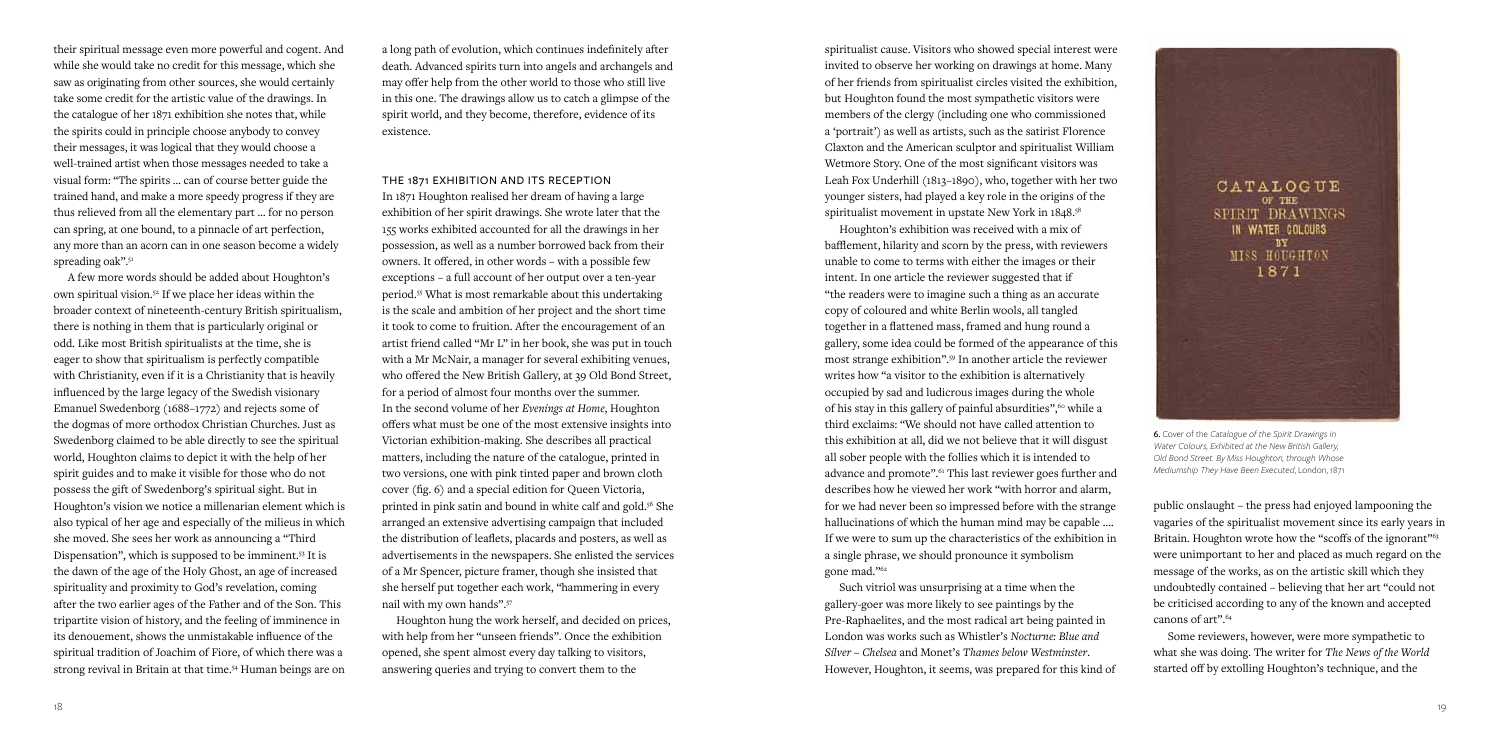

of the relative support of the spiritualist community, she sold only one of the exhibited works. But in another sense the exhibition was not a failure at all, and she reached an important goal with it. Houghton did not want to show her works only privately to her spiritualist friends and acquaintances, as most other spirit artists were doing, but rather wanted to exhibit them in a space that would define her as an artist. This is an indication of her desire to have her drawings recognised not only as objects with a deep spiritual value but also as artistic works. And that she was consistent in her artistic ambition is confirmed by the fact that she submitted her works on a number of occasions to art institutions such as the Royal Academy or to the Dudley Gallery, so that they could be included in their exhibitions.71 It is not surprising that her attempts were regularly frustrated; what is surprising is that, while she was surely well aware of the difference between her art and the art that was fashionable in her day, she did not lose faith in the value of her work and kept on bringing it to the attention of the art world. Also significant is the fact that in the 1871 census, when she had to indicate her occupation, she simply called herself an "artist".72 In this context it is also worth noting that, soon after her exhibition closed, Houghton took some ultimately fruitless steps to promote the idea of a larger exhibition of spirit drawings, to which different artist mediums would contribute. She herself noted that she owned a number of such works.73

It is certainly understandable that, when historians began to rescue Houghton's drawings from oblivion, they tried to place her within the narrative of abstraction, identifying her as an early precursor of the radical evolution of artistic language in the early twentieth century. Such an interpretation undoubtedly has its merits, but perhaps the most interesting question is not related to the development of abstraction as a specific style, but rather to the cultural, social and even psychological circumstances that made it possible for Houghton to create a body of artistic work that, in relation to her time, was so consistently and defiantly radical.74

way "the brilliancy and harmony of the tints ... engage attention".65 To help the reader imagine pictures so unusual for an art exhibition at the time, the reviewer could not help making a slightly far-fetched comparison with a wellknown contemporary painter: "The idea presents itself to the imagination of a canvas of Turner's, over which troops of fairies have been meandering, dropping jewels as they went". Houghton was described as "a clever and tasteful artist ... a sincere believer in what she says".<sup>66</sup> The author then observed that "the lady and her drawings constitute a little poem, fanciful and beautiful, its aims and ends being to establish the holiness and beauty of pure religious principle, and the happiness which it creates in this life leading to the greater happiness hereafter".<sup>67</sup> Similarly positive was a review that appeared in *Queen*, a society periodical set up by Samuel Beeton. At the outset, the author made it clear that trying to make sense of what he had seen at the exhibition was not so easy: "The watercolour drawings … are so extraordinary in character, and are so entirely opposed to one's ideas of art, ancient or modern, that criticism in the ordinary manner becomes difficult, not to say impossible".<sup>68</sup> But in spite of the lack of a convenient framework for understanding Houghton's art, it is significant that the reviewer could eventually appreciate it also, if not mostly, from an aesthetic point of view: "Many of the drawings may look like singular and confused scrawls; but they are elegantly minute in their tracery, frequently beautiful in form, and in their bold and often violent contrasts of colour never *inharmonious*".69 One visitor observed that the drawings resembled what could be seen through a microscope, whilst another suggested affinities with fossilised plant life. Such comments offer a tantalising glimpse of wider aesthetic and conceptual frames of reference for the drawings' detailed patterns and structures.70

From a purely financial point of view, the 1871 exhibition was a failure. Houghton spent most of her savings on it, and it almost ruined her. A subscription was raised by friends to help her through this crisis. To her dismay, and in spite

### LATER LIFE AND AFTERMATH

Soon after the 1871 exhibition Houghton met Frederick Hudson (1818–1900), a photographer who was at that time experimenting with spirit photography.<sup>75</sup> She began to collaborate with him, appearing in a large number of Hudson's photographs. After a while, however, suspicions were raised about the authenticity of Hudson's photographs, which indirectly also affected Houghton. In 1882, when her collaboration with Hudson had already come to an end, she published a book where she described the work she had done with him and confirmed her belief in the presence of spirits in his photographs.<sup>76</sup> For a period, spirit photography became her primary concern, but after an interregnum she returned to drawing. Alongside her "sacred work", she accepted commissions for spiritual monograms, which became an important if still comparatively modest source of income. Houghton continued in her last years with her mediumistic activities and died in 1884. Her name was remembered for a while within British spiritualism, but both she and her artistic works were eventually largely forgotten. A group of her drawings were shipped some time after her death to Australia, but there is no clear evidence as to when or why. They came into the possession of the Victorian Spiritualists' Union, in Melbourne, one of the first spiritualist organisations in the world, which has preserved them to this day. This collection of 35 drawings is the largest that has survived. A smaller group of seven drawings, bound into an album, is cared for by the College of Psychic Studies in London. A single drawing is part of the ABCD collection, a private 'art brut' collection based in Paris, and three further works are in private hands. This is all that is known of Houghton's artistic work, although further drawings may yet come to light. It is to be hoped that the present exhibition will bring fresh attention to Houghton's work and will contribute to a better assessment of its exceptional qualities.

7. Georgiana Houghton No title, c. 1872 Watercolour and gouache on paper laid on board, 326 x 237 mm ABCD collection, Paris